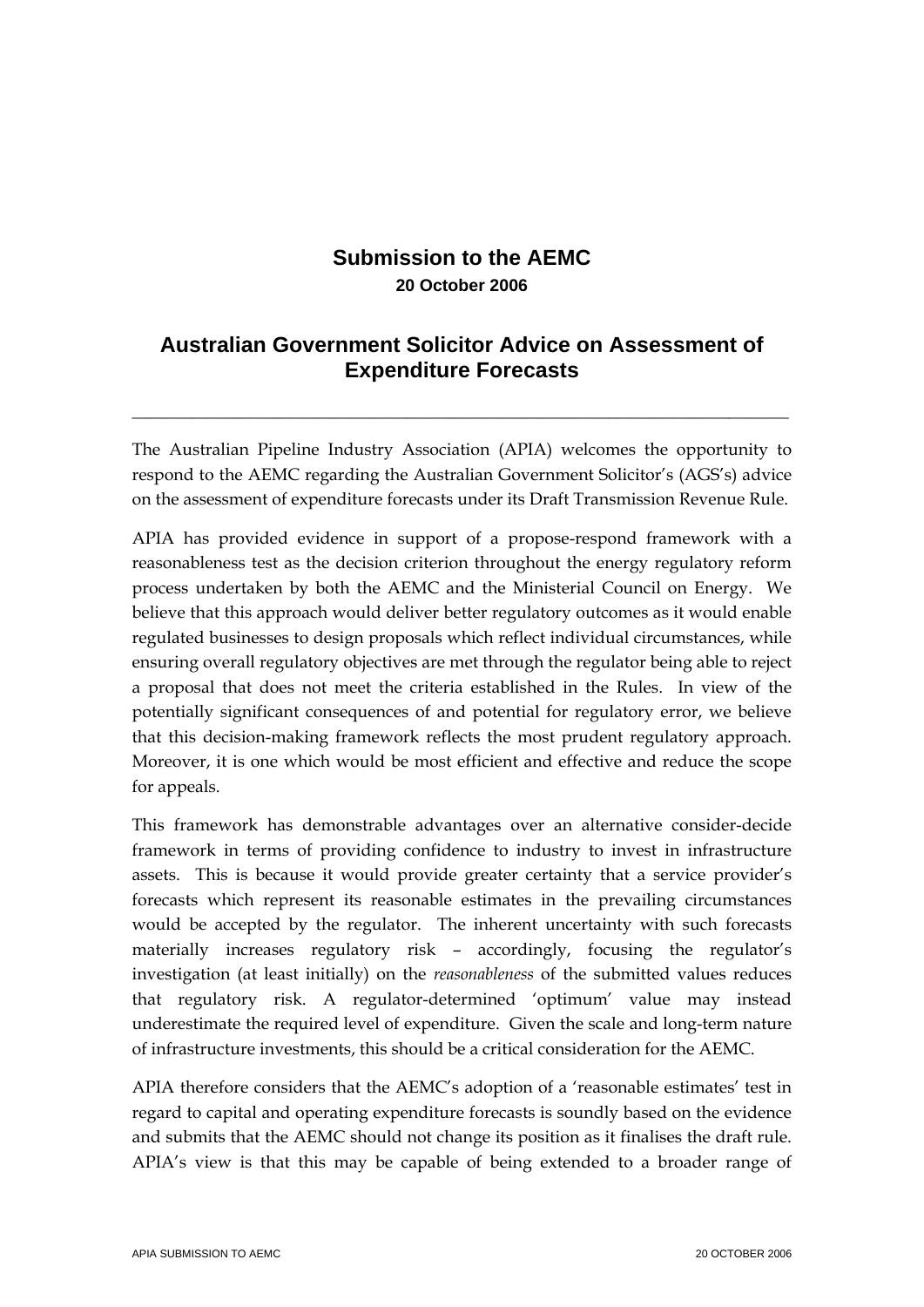variables in a regulatory determination to assist the effectiveness of the proposerespond framework. Any attempts to move the decision making framework further away from a genuine propose-respond model by removing the reasonable estimate decision rule would be an adverse development from the perspective of establishing a regulatory framework that is supportive of efficient investment in infrastructure.

This issue is of particular concern to the gas transmission industry, which has operated under a form of propose-respond for several years under the Gas Code and has a body of legal and regulatory precedent within this framework to draw on in facilitating appropriate regulatory outcomes. While the AEMC's draft rule applies only to electricity transmission, we are concerned that rules developed as part of this process with electricity in mind may potentially, in time, be applied to gas transmission without adequate consideration of the differences between the two industries which justify different regulatory treatment. We note in this regard that the AGS advice is concerned with electricity transmission and distribution; however, it notes that it may be relevant to similar issues in gas regulation.

It is in this context that APIA provides the following comments on the AGS's advice. In particular, APIA would like to reiterate to the AEMC that the considerable differences between electricity and gas transmission provide even greater justification for application of a 'reasonable estimate' decision rule over one based on 'best estimate' and to outline its concerns about the AGS's advice in regard to the reasonableness test.

## **Differences between gas and electricity transmission**

It is important to the gas transmission industry that policy and rule making bodies such as the AEMC fully appreciate the differences in the underlying economic and operational characteristics of the gas and electricity transmission industries. While recognising that there is a desire among some policy makers to have consistent regulatory arrangements for energy infrastructure, this should not be pursued where there are good policy reasons that justify different treatment. Differences between gas and electricity infrastructure include economic, physical and market differences. These differences are reflected in current regulatory arrangements and should be maintained.

Investment in gas pipelines is market driven and is underpinned by bilateral contracts. The gas transmission industry differs from electricity in this regard. Electricity transmission investment is, typically, more centrally planned, developed incrementally at low risk, with large numbers of direct and indirect customers and recovered through averaged network charges. The investment drivers and processes of both transmission industries may also be coloured by the fact that almost all gas transmission is privately owned, whereas there is considerable government ownership of electricity transmission.

Further, gas transmission pipelines typically have few customers, usually with specific demands, and pipelines have considerably more scope to tailor their services to specific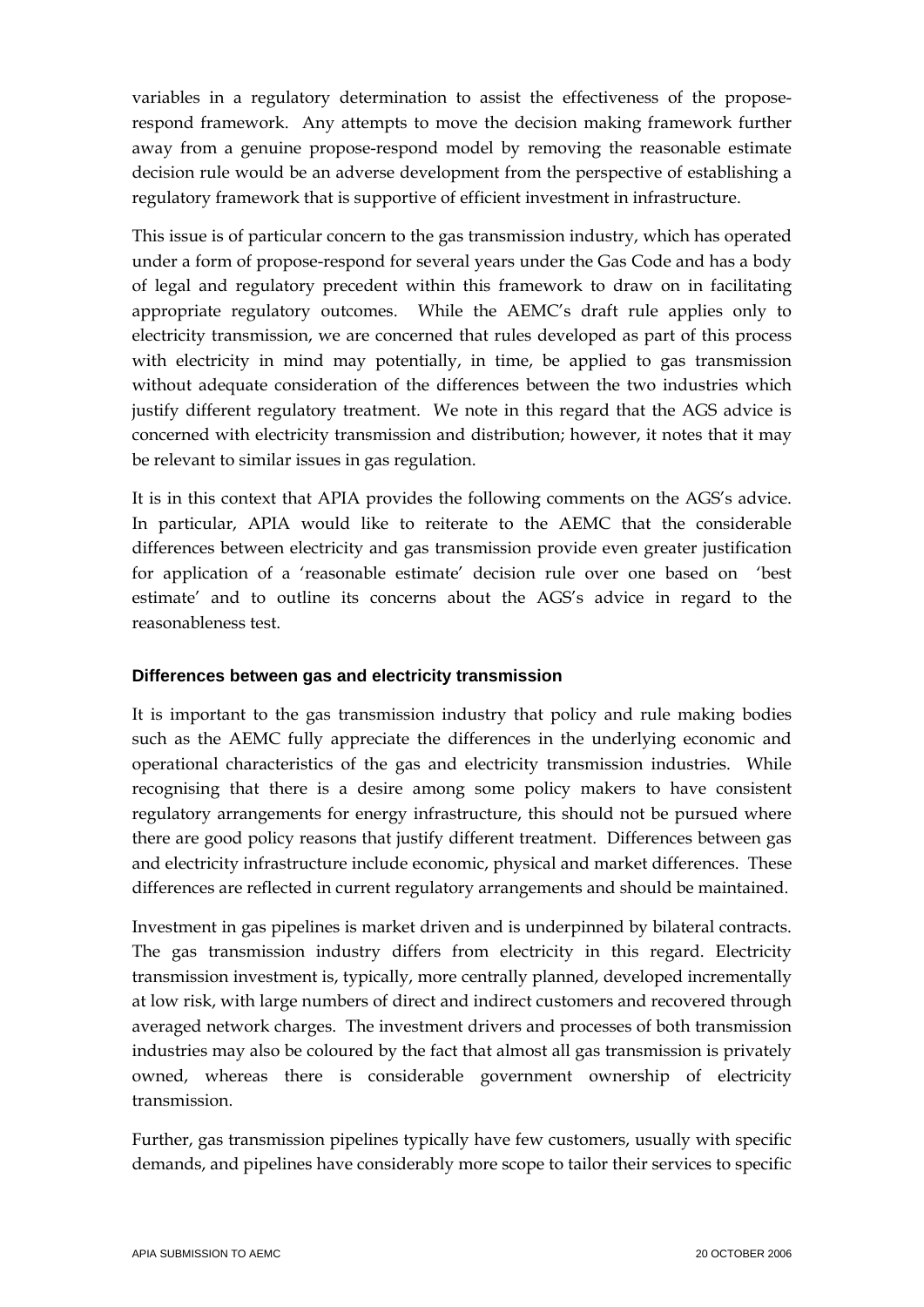customer requirements. This means that more invasive regulation has the potential to impact far more negatively on the gas transmission sector than on the electricity transmission sector. Intensive regulation of gas transmission is more likely to discourage innovation in gas transmission service offerings than in electricity, for example, where it imposes standardised return/risk arrangements to service offerings.

In terms of physical differences, a key difference is that gas pipelines can also act as storage vessels for gas, allowing demand variations to be met by stored supply. This contrasts with electricity, where flows must be instantaneous. Further, gas transmission is typically a point-to-point pipeline, whereas electricity transmission is a multi-directional network. This is why electricity dispatch entails a degree of coordination which is not required by gas.

The market operations of electricity and gas also differ, with the electricity grid operating as an integrated network and playing a key role in facilitating competition among generators (through interconnectors), providing an additional source of competition (with localised electricity generation) and underpinning dispatch. Gas market operations are driven by bilateral contracting arrangements.

These differences are fundamental and have significant implications in terms of developing an appropriate regulatory framework for gas transmission. In particular, the more invasive forms of regulatory control that apply to electricity transmission and distribution are not warranted in gas.

## **'Reasonable estimate' versus 'best estimate'**

The questions in the AGS advice indicate that there may be a concern in some quarters that the 'reasonable estimate' test as proposed in the draft rule does not provide the regulator with sufficient discretion to reject what it considers to be an inefficiently high estimate put forward by a business. It would appear that the AEMC is now considering an alternative formulation, namely a 'best estimate' test which would require the regulator to determine, in its view, an 'optimum' value.

APIA believes that, in much of the recent debate on this issue of discretion, there has been some confusion between three related factors:

- *the decision making framework* this is the ability of a regulated business to submit a proposal for the regulator's consideration and decision, ie. this is a proposerespond model in a process sense;
- *the decision making rule/criteria that the regulator must adhere to in assessing a* proposal – for example, a 'reasonable estimate' or a 'best estimate'; and
- *the overall level of prescription/discretion* that the rules permit both the regulator and the regulated business. This is determined by the level of prescriptiveness in the rules, with the available discretion divided between the AER and the regulated business.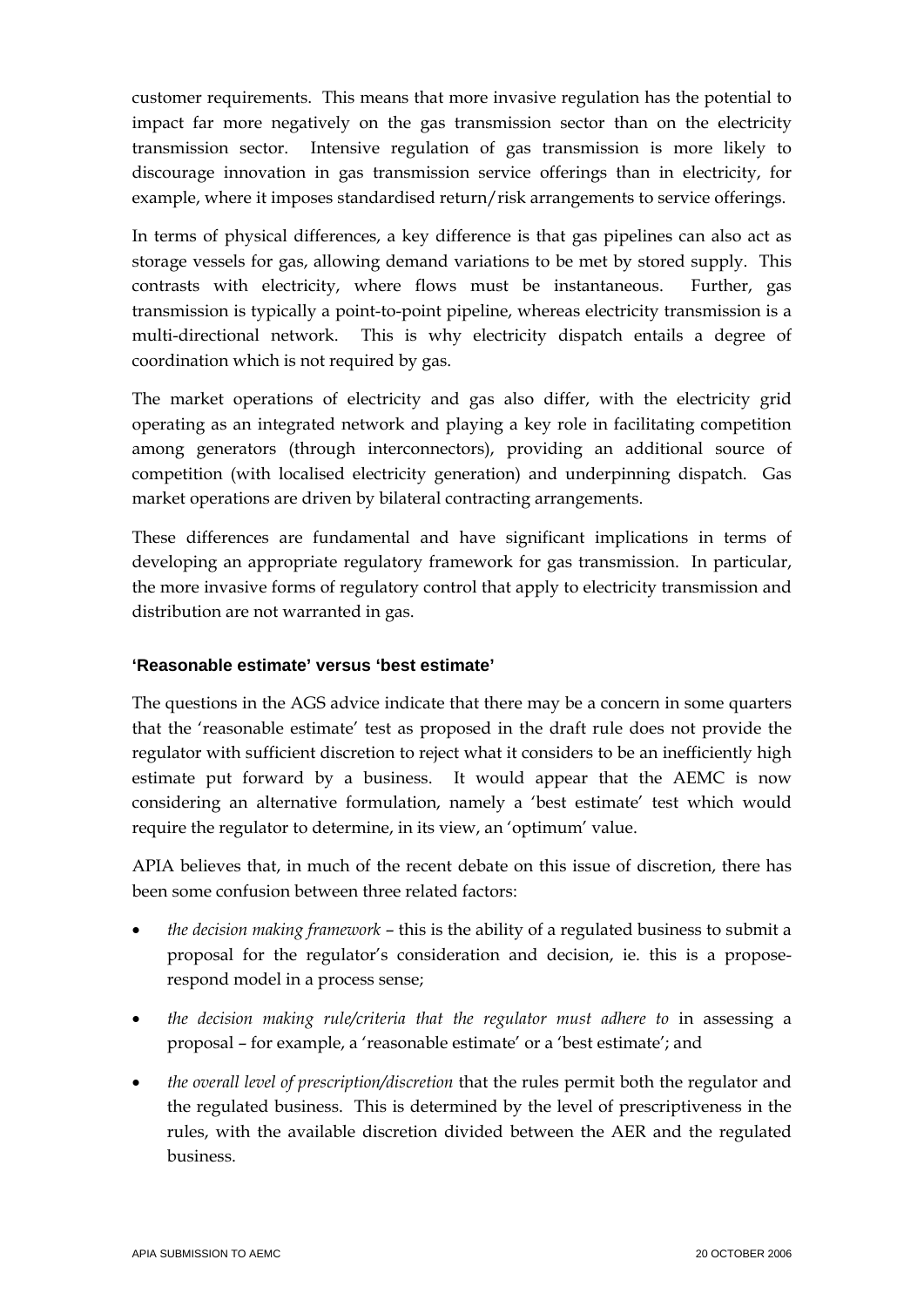APIA maintains its view that the overall level of prescriptiveness in the draft rule is excessive, unduly constraining both the AER and regulated businesses. The rules unnecessarily constrain the proposal that a business may put forward and, as such, is not a genuine propose-respond model. This prescriptiveness will result in a less flexible regime than is appropriate for gas transmission and which may preclude economically sound and reasonable alternative approaches.

In terms of a decision-making rule, APIA believes that a reasonableness test would deliver better regulatory outcomes. The key point is that this approach recognises that there is unlikely to be a clear 'best estimate' of a particular parameter value, but rather reasonable values that may be derived from different methodologies and different assumptions, all of which have a high degree of validity. A decision-making rule such as the 'best estimate' rule - that allows the regulator to substitute its own preferred estimates over the reasonable estimates of the service provider, will considerably increase the risk of regulatory error, with potentially significant disincentives for long-term investment in infrastructure assets.

A 'best estimate' rule applied within a propose-respond framework will be so constrained as to approximate a 'consider-decide' model in that it places the regulator in the position of determining its own estimate of the 'correct' or optimal value of particular parameters. It has been widely acknowledged that it is not possible for either the service provider or the regulator to determine the correct value for certain parameters, in particular, capital and operating expenditure forecasts, as these are subject to considerable forecasting uncertainty, particularly when the requirement is to determine costs that are efficient and prudent. The reality is that efficient costs cannot be determined with certainty. This means that determining the 'best estimate' is nearly as difficult to determine and is also subject to uncertainty. The decision-making rule needs to reflect this fact if it is not to run the considerable risk of regulatory error, which may be costly to the regulated business and the economy and community more generally where incentives to invest are undermined. Moreover, as the regulator may determine that the service provider's proposal does not reflect 'best estimates', it would then be bound to determine the 'best estimate', a judgement that would open it up to serious questions and significant potential for disputation and appeals.

APIA believes reasonable estimates are unlikely to be found in a broad band. Consequently, concerns that an obligation on the regulator to accept a reasonable position would result in excessive capital and operating expenditure being approved are misplaced. Under this decision-making rule, the regulator retains the ability to make an assessment of whether a proposal is reasonable and to reject it if it not believed to be reasonable. That the regulator retains the ability to reject a proposal considered to be unreasonable is clear from the legal precedent that has been established in, particularly, the Telstra case cited in the advice. There is no basis for assuming that the regulator is in a better position than the service provider to determine which value within a reasonable range is optimal.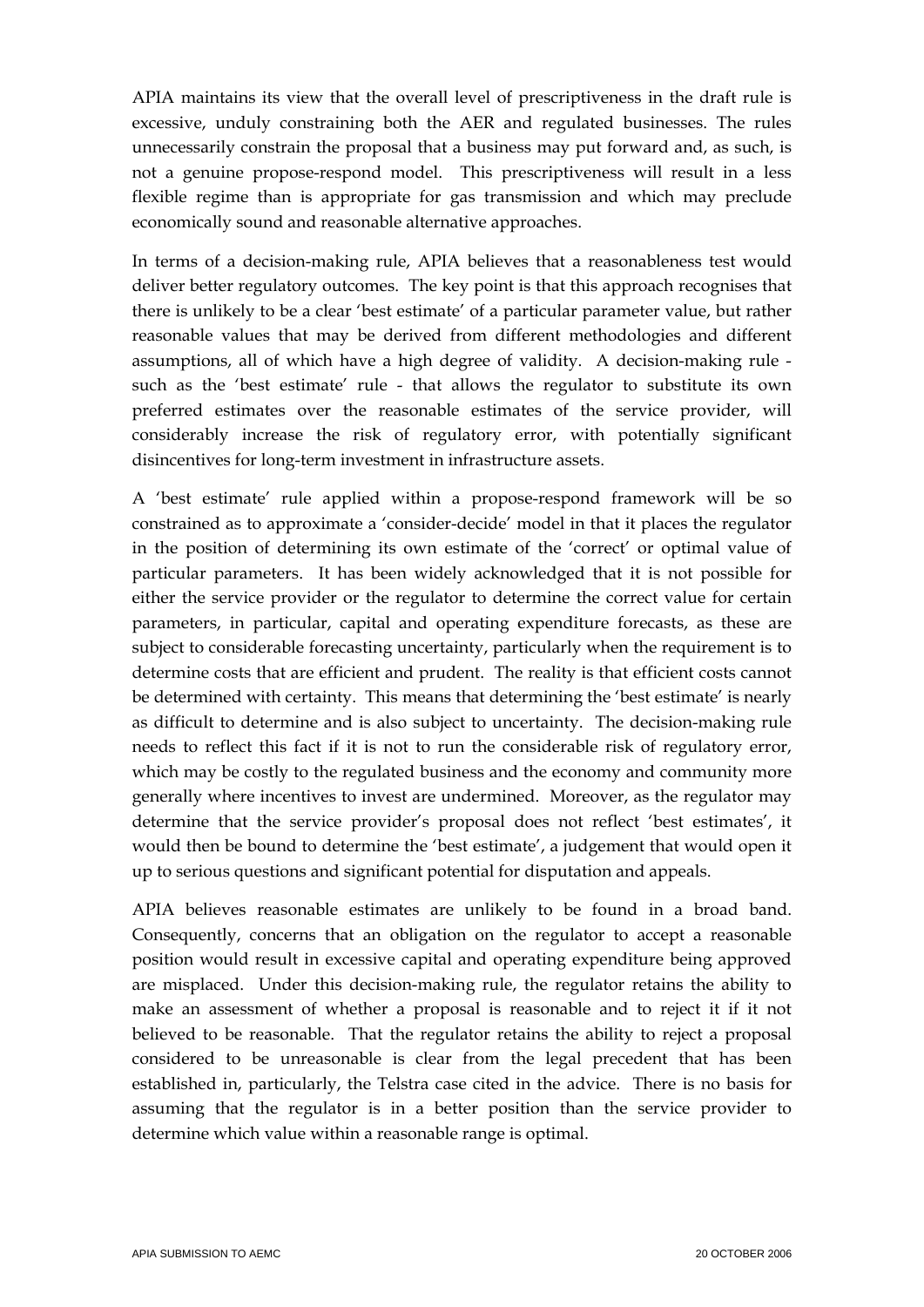APIA believes that a decision-making rule that results in the approval of what is accepted by the regulator as a reasonable estimate is a fundamental element of a regulatory framework that is supportive of efficient investment in essential infrastructure. Accordingly, APIA urges the AEMC to retain the 'reasonable estimate' decision-making rule for capital and operating expenditure forecasts.

The handling of this issue has implications for the credibility of the rule-making process. The AEMC has undertaken an extensive consultation process and assessment and has presumably arrived at the conclusion that a reasonableness test in the context of the draft rule is appropriate. The experience with this test, including legal precedents, indicates that it does not prevent the regulator from rejecting an estimate that it does not consider to be reasonable. Moreover, the Expert Panel considered this issue and recognised propose-respond with a reasonableness test as a legitimate model, recognising as part of its recommendation on a 'fit-for-purpose' approach that it may be appropriate in certain cases. In light of this, it is of great concern that the AEMC may seek to dilute this provision at this stage of the process in favour of granting the regulator a significantly greater discretion under a 'best estimate' rule.

#### **AGS advice**

APIA has some concerns about the AGS's advice on the question of a reasonableness test for capital and operating expenditure – in particular, we are concerned about the nature of the advice and the use to which it will be put. As it would appear to be a significant input into the AEMC's development of this aspect of the draft rule, APIA believes that there should be greater clarity as to the intended purpose of this advice.

The AEMC is seeking comment in relation to whether a reasonableness test reversed the onus of proof. This is not the case under this decision rule – instead the regulator is merely being required to address a different question. That is, under a reasonableness test, the question the regulator must ask is whether the submitted value is reasonable in the circumstances. APIA submits that the question put by the AEMC is a significantly better formulated question because it addresses the essential issue at hand, namely the inherent limitations of regulatory decision making.

APIA has concerns that in some elements of the advice the AGS appears to be providing policy and regulatory advice in its overview and assessment of the issue. For example, based on discussions and consultations conducted as part of the recent policy debate, including the report by the Expert Panel, it defines a number of distinct decision-making models - namely pure propose-respond, pure consider-decide and limited propose-respond and limited consider-decide. While some of these terms have been widely used in the recent policy debate, in practice they are not clearly defined models which may be relied upon, by regulated businesses, the AEMC or the AER, in a practical or a legal sense. In fact, the AGS's discussion on propose-respond versus consider-decide presents as an authoritative position on what is, in fact, a development of its own theories of regulatory decision-making frameworks.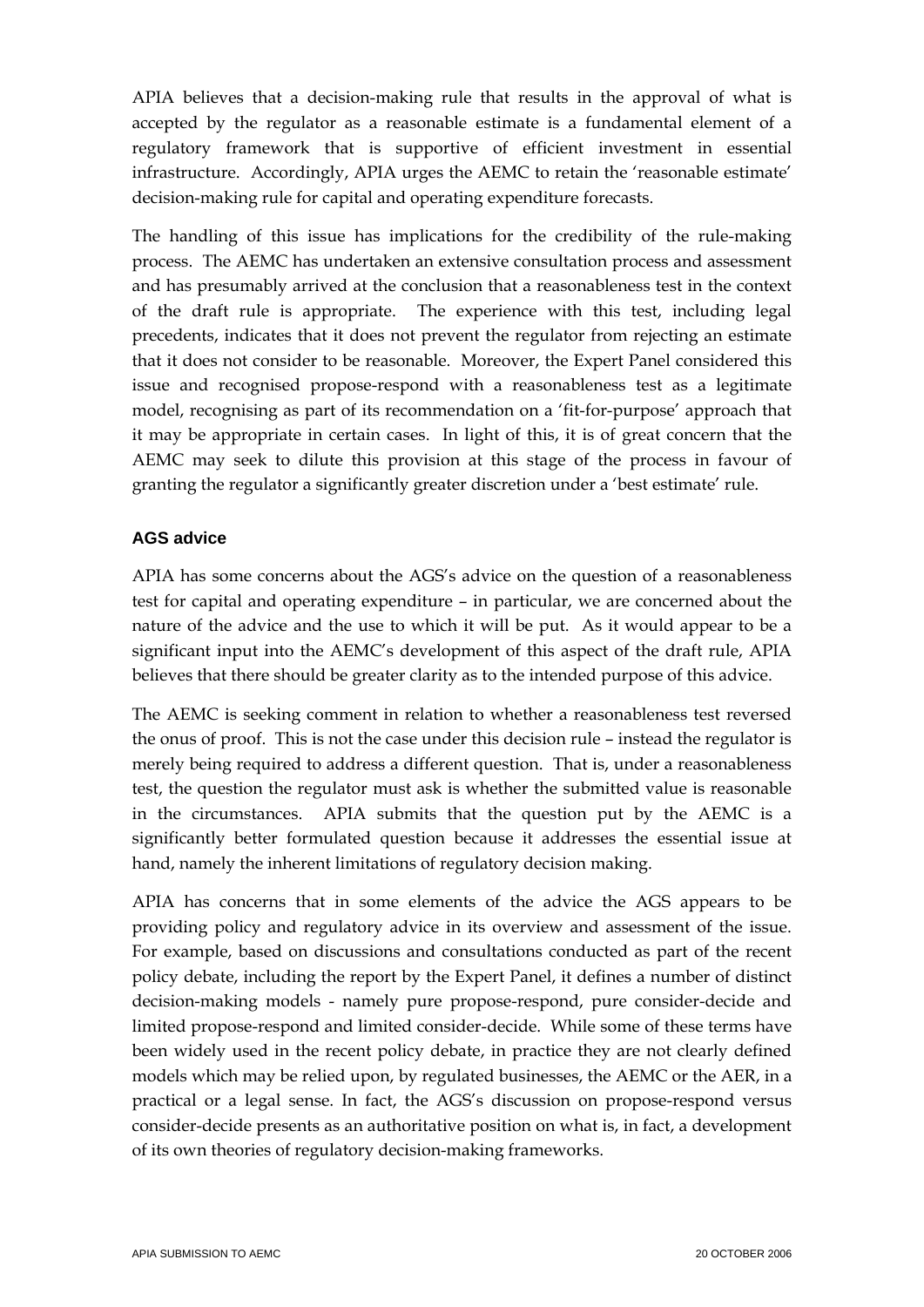The AGS also notes that, even with the list of 12 factors the AER is to take in to account in assessing reasonableness, there will still be uncertainty. The AGS notes that the AER will be assisted by the NEL objective and pricing principles in resolving this uncertainty. In this regard, the AGS states that *"…generally the pricing principles place considerable weight on protecting the interests of service provider"'*. This is an assertion that is not justified or supported by legal argument. The fact is that it is a matter of economic expertise and the AGS's assertion can be shown to be incorrect. Moreover, the new NEL and NGL objectives recently approved by the MCE place precedence on the interests of consumers. Therefore, APIA believes that this assertion should not be relied upon by the AEMC to ensure that the reasonable forecasts of industry will be accepted.

In addition, APIA is concerned that some of the questions indicate a predisposition to achieve a determined end. For example, question 6 asks:

"Would a formulation that required the AER to determine whether the total was the 'best estimate that is reasonably possible in the circumstances' result in greater discretion for the regulator to reject proposals that it considers to be inefficiently high?"

The formulation of this question suggests a desire to construct a decision-making rule that maximises the discretion of the regulator to reject a proposal which, by some unspecified rule, it has decided is 'inefficiently high'. Surely the most important consideration is to construct a rule that results in the approval of estimates of capital and operating expenditure that are reasonable in the circumstances. As noted above, APIA strongly believes that the 'reasonable estimate' rule is more likely to achieve this outcome than a 'best estimate' rule given the inherent uncertainty attached to these estimates and the widely acknowledged reality that a range of possible values will most likely be reasonable. Adopting the decision making rule most likely to achieve an outcome that is consistent with the overriding objective of the regulatory framework should be the primary consideration, and not which rule provides greatest discretion to the regulator.

In summary, APIA is concerned that this AGS advice might be relied upon as a point of reference in AEMC rule making and in future AER decisions. In particular, APIA has concerns that, at some points, the advice is more akin to policy or regulatory advice in its overview and assessment of the issues. Moreover, the nature of the questions appear to reflect a predisposition towards achieving a certain outcome, namely to maximise the discretion of the regulator. In view of these flaws, APIA is concerned about the implications of this advice forming a key point of reference in the development of the new regulatory arrangements.

The AEMC has asked whether the draft rule places an onus of proof on the TNSP or AER. The draft rule in fact places an onus on both the TNSP and the AER. The TNSP must present 'reasonable estimates' of capital and operating expenditure and support them with data, analysis and reasoning. The onus is then on the regulator to assess the